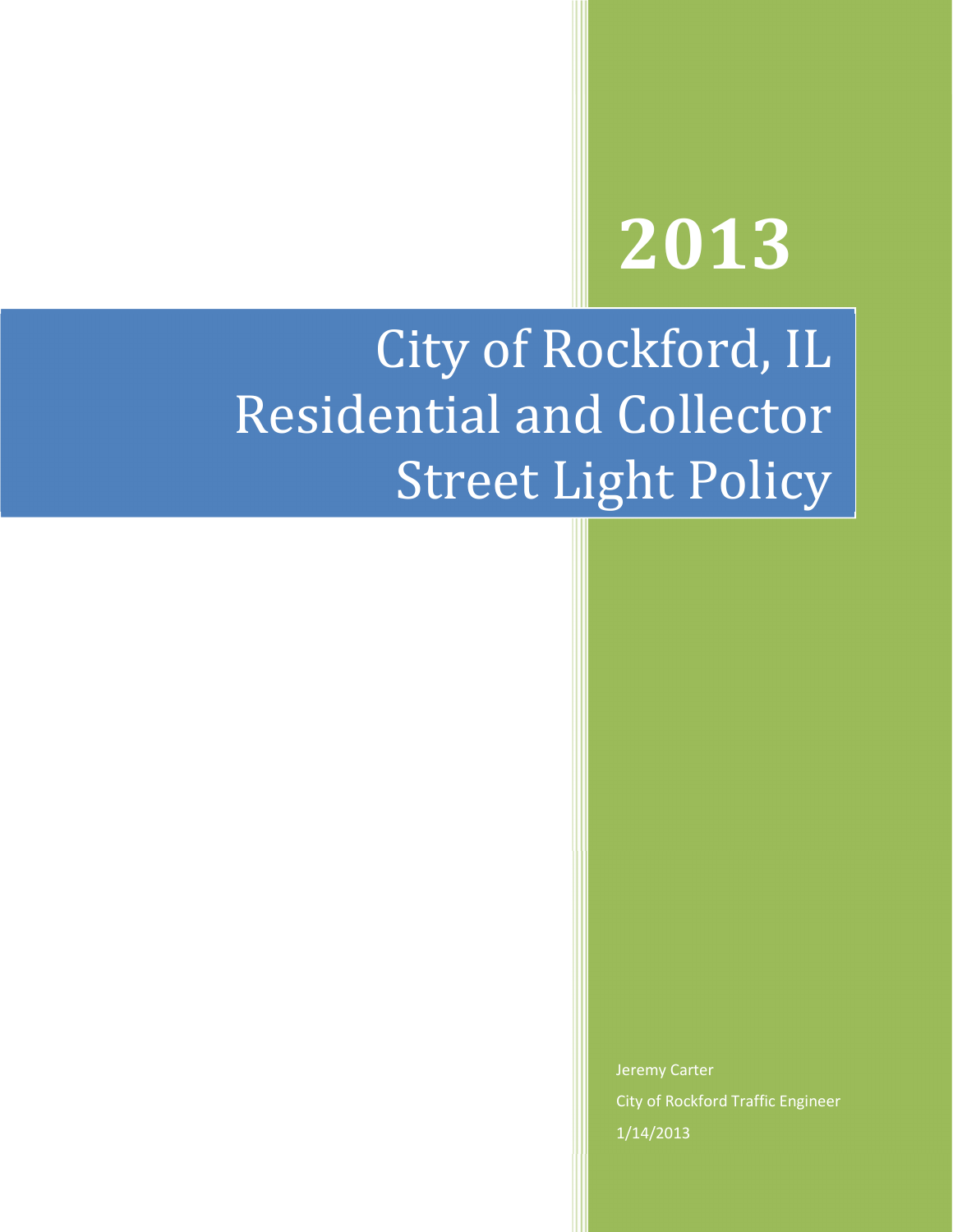#### **CITY OF ROCKFORD RESIDENTIAL AND CORRIDOR STREET LIGHT POLICY & PROCEDURE**

#### **I. OVERVIEW & PURPOSE**

- A. Street lighting continues to be an important public policy issue for the City of Rockford. As technology advances and as the demands on City funding increase, the issue of municipal street lighting has changed in focus. In 1982, amid concern for the magnitude of the overall electric bill for street lighting and traffic signalization, the Department of Public Works was given the responsibility for management of the street lighting program. In 2010, due to an ever increasing electric bill, the Department of Public Works, with the approval of the City Council, oversaw the removal of 2,300 of the 14,000 street lights in the City. The following document is a refinement and expansion of the original 1982 and the 1988 revisions. This policy is based on the thirty years of experience of the Department of Public Works, and is based on best practices in the industry.
- B. The primary purpose of street lighting is for improved roadway visibility and traffic safety. Properly designed street lighting can reduce the number of injuries and property damage for both pedestrians and motorists. Perceived secondary benefits of street lighting are security, prevention of crime, aesthetics and enhancement of architecture. Improperly designed street lighting can cause stray light to "pollute" the sky and can waste energy. Standards for street lighting, therefore, should be kept current and followed universally to the extent practical, balancing environmental, physical, and financial constraints.
- C. Street lights should provide a general illumination along the street. Street lights are not normally intended to illuminate the driving route (headlights are preferred), but to reveal signs and hazards outside of the headlights' beam. The primary purpose of streetlights is to provide drivers with quick, accurate, and comfortable visibility at night. A major cause of accidents at night is poor visibility. Street lights aid in reducing these accidents and facilitating the traffic flow.
- D. The terms residential, collector and arterial does not refer to the land use but does refer to the Functional Classification of the Roadway. Residential streets can be near industrial and commercial districts. Similarly, arterial and collector streets can be within residential districts. The functional classification system is developed and approved by the Rockford Metropolitan Agency for Planning (RMAP) and approved by the Illinois Department of Transportation (IDOT) and the Federal Highway Administration (FHWA).
- E. All designs, plans, and specifications for street light installations shall be reviewed and approved by the Engineering Division. Requests for approval of designs other than the City's standard design must include calculations of average, maximum, and minimum light levels; and installation, operation and maintenance costs.
- F. Developers/Builders shall install and fund all streetlights needed in a subdivision or commercial area at the time of construction or as part of the building permit conditions in areas where platting is not required. Prior to final inspection and acceptance of the physical installation by the City Engineering Division, all maintenance and energy charges of the streetlights will be borne by the Developer/Builder responsible for the installation.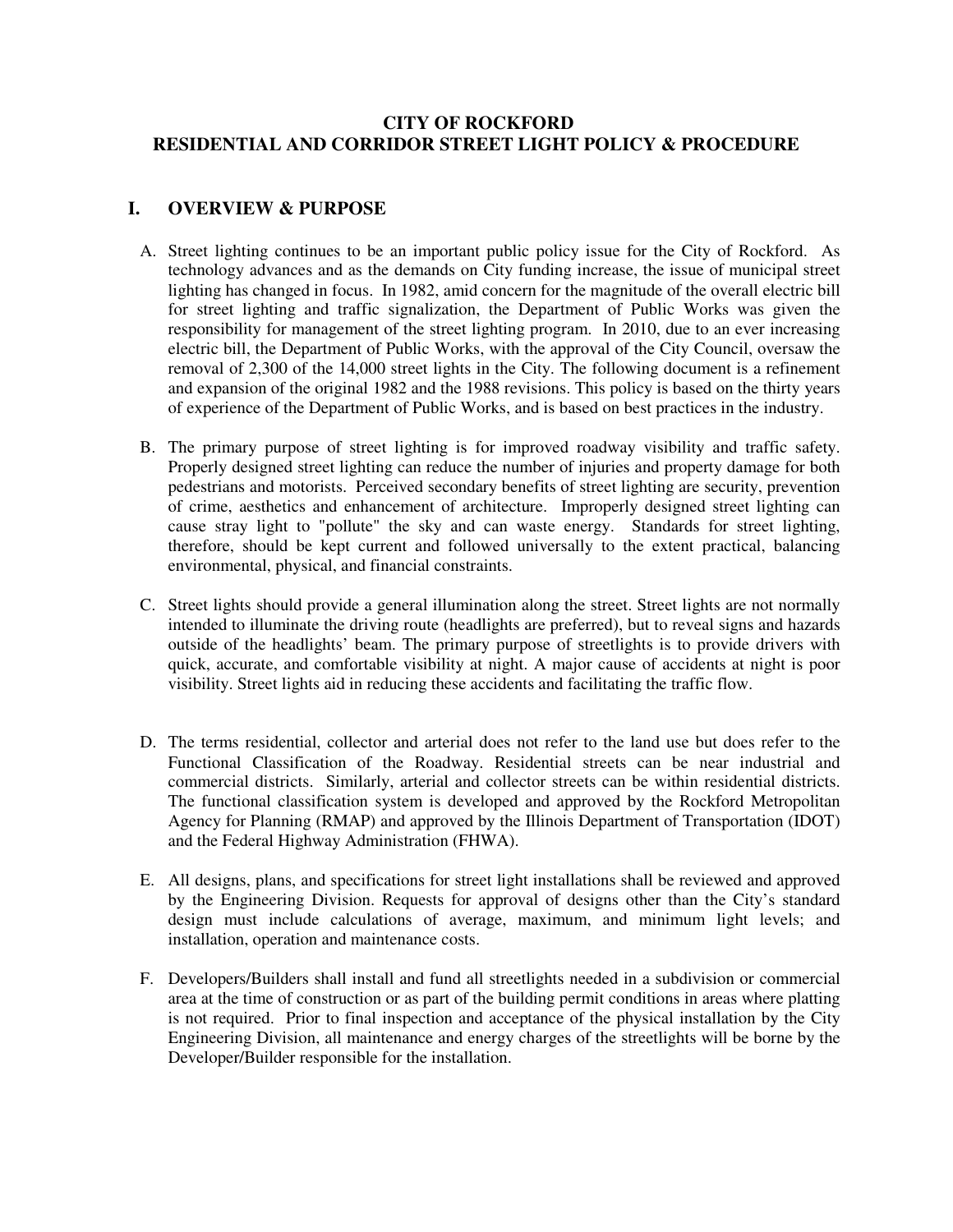- G. Installation of street lights by the City is subject to available funding as authorized by the City Council in the City's annual budget and City's Capital Improvement Program.
- H. Unless City Council approves otherwise, the City of Rockford will pay the electrical service cost of all street lights installed in accordance with this policy, with the exception of privately owned street lights.
- I. Street lighting along arterial roadways and main corridors are handled separately from this policy. These types of lighting systems are normally programed in the City Capital Improvement Program. Designs of these lighting systems are done by specialized engineers and must meet more rigid standards than lighting on residential and collector roadways.

#### **II. STREET LIGHTING STANDARDS AND WARRANTS**

- A. Street lighting will generally be installed:
	- 1. At intersections.
	- 2. At significant changes in direction of the roadway; generally defined as those where, when standing in the center of the roadway at one street light, you cannot see the next street light due to horizontal or vertical changes in the roadway.
	- 3. At the end of all cul-de-sac and dead-end streets longer than 200 feet.
	- 4. In areas with history of two or more nighttime accidents within a year that is mitigated, in part or in whole, by installation of street lighting.
	- 5. Mid-block street lights may be allowed provided there is not a street light within 400 feet of the proposed light. Street lights shall be located on lot lines unless approved by the City Engineer. At the discretion of the City Engineer, the 400 foot standard may be varied so as to co-locate street lights on existing utility poles so as to minimize pole "clutter" on residential and collector streets.
	- 6. Possible installation or relocation of lights that do not meet these warrants is discussed in Section VII and Section VIII.
- B. For areas where electric is provided overhead the standard design shall consist of a 100 to 150watt high pressure sodium vapor luminaire, or other luminaire as approved by the City Engineer, mounted on a wood pole. For areas where electric is provided underground, the standard design shall consist of 100 watt high pressure sodium vapor luminaire, or other approved luminaire as approved by the City Engineer, using decorative street poles.
- C. Existing utility poles will be used when available at the proper locations.
- D. Residential and Collector street lighting will, generally, be divided into two types of lighting systems:
	- 1. Facilities owned and maintained by the power company, generally referred to as Rate 23 a.Rate 23 has been established for units of government to rent street lighting equipment from Commonwealth Edison Company.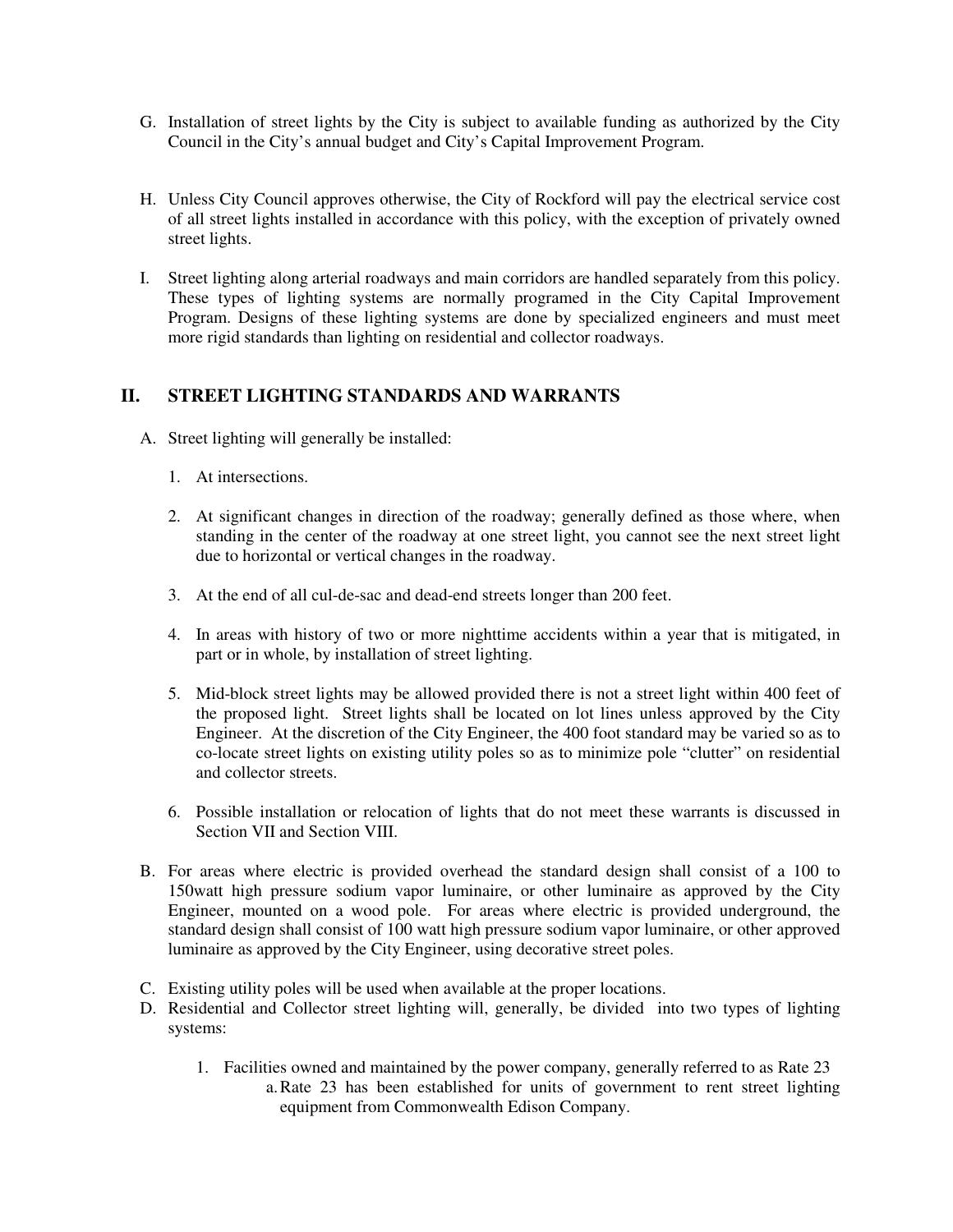- b.This monthly rental covers maintenance, energy charges and equipment and hardware rental. During some instances this cost may include installation if the street lights are not paid for upfront. This cost is very high and is for the lifetime of the light and pole.
- 2. Facilities owned and maintained by the City of Rockford, generally referred to as Rate 25 a.Rate 25 has been established for units of government to purchase energy for street lighting at a reduced rate, as compared to the standard electrical rates.
	- b.Generally the lighting facilities are flat rated on a dusk to dawn basis and the City pays by the kilowatt-hour. This may change at the direction of the utility company.

#### **III. STREET LIGHTING IN NEW / PROPOSED DEVELOPMENTS**

- A. All street lighting installations shall be in accordance with design criteria approved by the City Engineer and consistent with this policy.
- B. All lighting shall be designed with underground lighting and decorative poles as approved by the City Engineer.
- C. The developer shall furnish, at his sole expense, on a plat at a standard engineering scale, the street light design for the development. For developments scheduled to be done in phases, the developer shall submit a plat showing the total development with the master plan for street lights.
- D. The developer shall provide all necessary utility easements required for the street lighting system.
- E. The developer shall pay all costs associated with the design and installation of light pole and fixture.
- F. Prior to final inspection and acceptance of the physical installation by the City Engineering Division, all maintenance and energy charges of the streetlights will be borne by the Developer/Builder responsible for the installation.
- G. The City will not install or maintain street lights along private streets.
- H. Street lights should be provided at the ends of all bridges and at approximate 150 foot spacing along the length of the bridge. The lights should be located on alternate sides along the length of the bridge.
- I. Street lights between intersections, if required, should generally be located at lot lines.
- J. Street lighting will not be installed in alleys.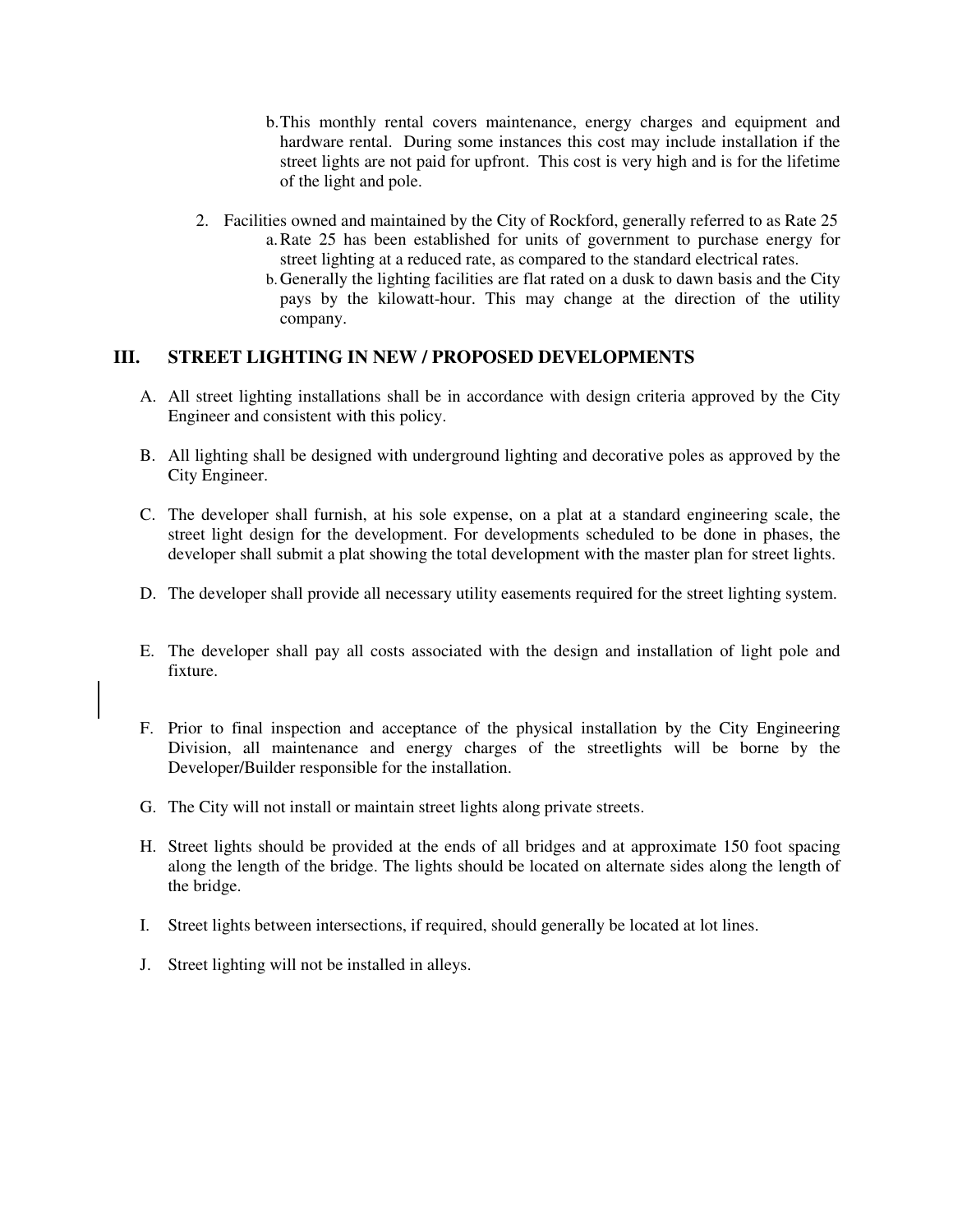#### **IV. EXISTING DEVELOPMENTS WITHOUT STREET LIGHTS**

In existing developments where lighting has not been installed, the City will arrange to have standard light poles and fixtures installed in accordance with the current design standards, subject to:

- 1. 70% of the affected property owners/tax payers petition the Department of Public Works for street lights. The petition form is located in Appendix A;
- 2. The property owners provide the necessary utility easements for electrical service to the lights at no cost to the City;

#### **V. REQUEST FOR STAND-ALONE STREET LIGHTS**

- A. Where an existing neighborhood or developed area already has street lighting, but is below the current design standard, requestor will follow process for petitioning for street lights as shown in Appendix B. The City will arrange to have standard light poles and fixtures installed in accordance with the current design criteria, subject to:
	- 1. Requestor submitting written request for street light installation. The petition form is located in Appendix A
	- 2. Public Works Staff determine that a request meets existing City warrants for street lights.
	- 3. 70% of the affected property owners/tax payers as determined and surveyed by Public Works Staff approve of installation of proposed light and no history of night time accidents is found. If history of night time accidents is found affected, property owners will not be surveyed.
	- 4. The property owners provide the necessary utility easements for electrical service to the light at no cost to the City;
- B. Timeline for installation of warranted street lights found in Appendix C.

#### **VI. REQUEST FOR STREET LIGHTS THAT ARE NOT WARRANTED**

- A. Under specific circumstances, on a case by case basis, certain lights may be installed where the public benefit or traffic safety warrant for the light is not certain, or is shared with a significant private and/or public benefit, such as crime deterrence.
- B. If Public Works Staff finds that a requested light does not meet traffic warrants, the Rockford Police Department will analyze crime data in the requested area(s) to determine if additional street lighting may have an effect on crime reduction/ prevention. This data may include the amount of overall crime in the requested area, specific crimes, patterns and or series of crimes. The police department may review the requesting parties' property and conduct a Crime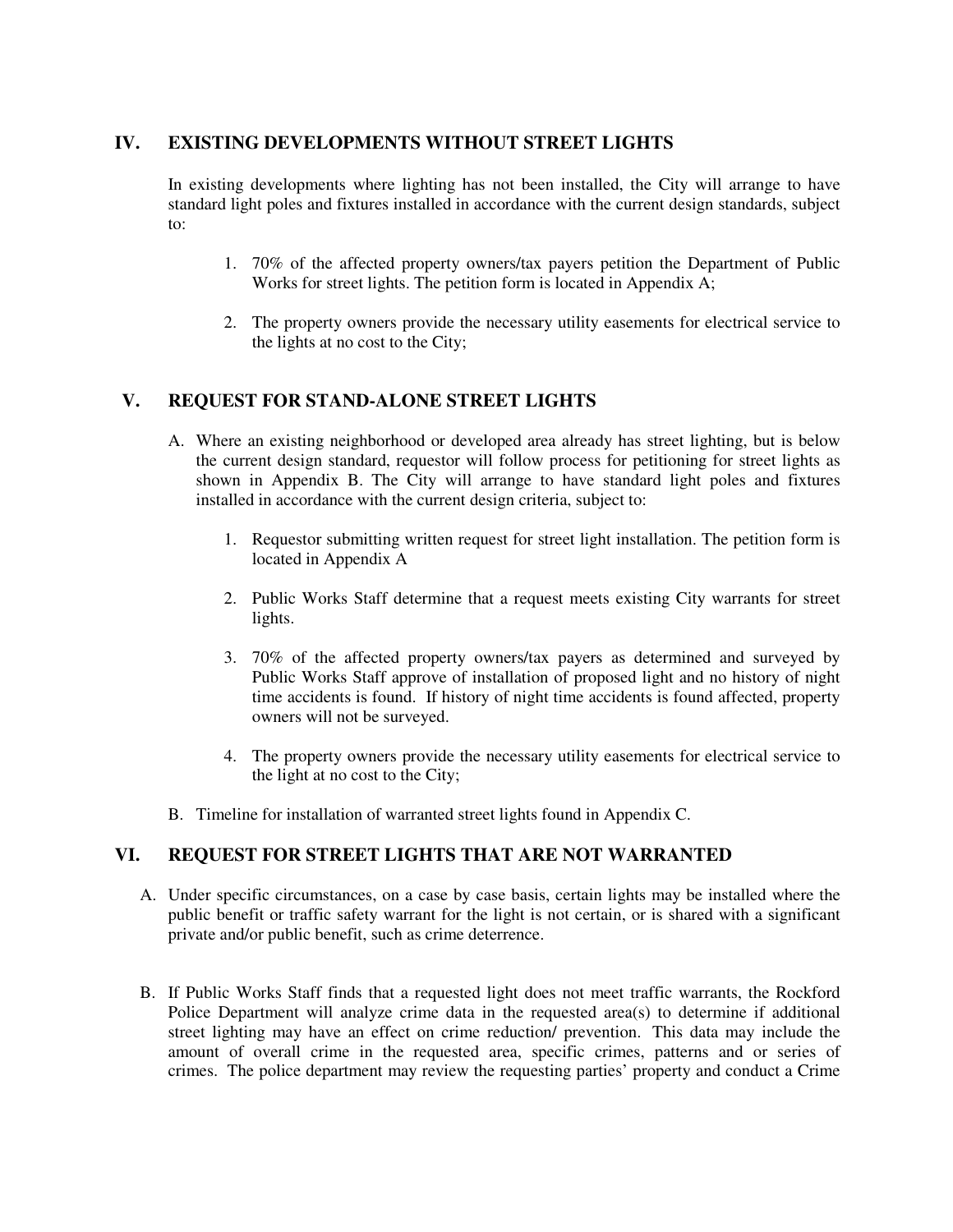Prevention through Environmental Design **(CPTED)** survey or investigate other crime prevention options before suggesting the additional street light.

- C. The City of Rockford Traffic Commission will review all requests for street lights that are not warranted for significant public safety benefit and make a recommendation to City Council. Public Work staff will survey the affected property owners/tax payers for opinion on lighting installation and provide information to the Traffic Commission for consideration.
- D. If the Traffic Commission recommends light installation based on the request having significant public safety benefit, City Council may make one of the following decisions:
	- 1. To sustain the Traffic Commission's recommendation, which will result in the street light being installed.
	- 2. To deny the Traffic Commission's recommendation, which would result in the request being closed and the street light not being installed.
- E. If Traffic Commission recommends no action based on the request not having significant public safety benefit, City Council may make one of the following decisions:
	- 1. To sustain the Traffic Commission's recommendation, which would result in the request being closed and the street light not being installed.
	- 2. To deny the Traffic Commission's recommendation, which would result in the street light being installed.
- F. If, at the end of the petition process request is approved for installation, the property owners do not provide the necessary utility easements for electrical service to the lights at no cost to the City; the light will not be installed.
- G. If at the end of the petition process a requested light is not installed, requestor will be advised of the power company personal light program which will allow a property owner to install light on their property at their cost. Electrical service cost would also be paid by the property owner.
- H. Timeline for installation of unwarranted street lights found in Appendix D.

#### **VII. REQUEST FOR RELOCATION OF EXISTING STREET LIGHTS**

Under receipt of a request to relocate an existing street light to a different pole or to set a pole at a different location, the City Engineer shall review the request and make the following recommendations:

1. If the City Engineer determines that relocating the street light will improve the vehicular traffic safety and aid in facilitating traffic flow, then the city will relocate the street light at the expense of the city provided funding is available.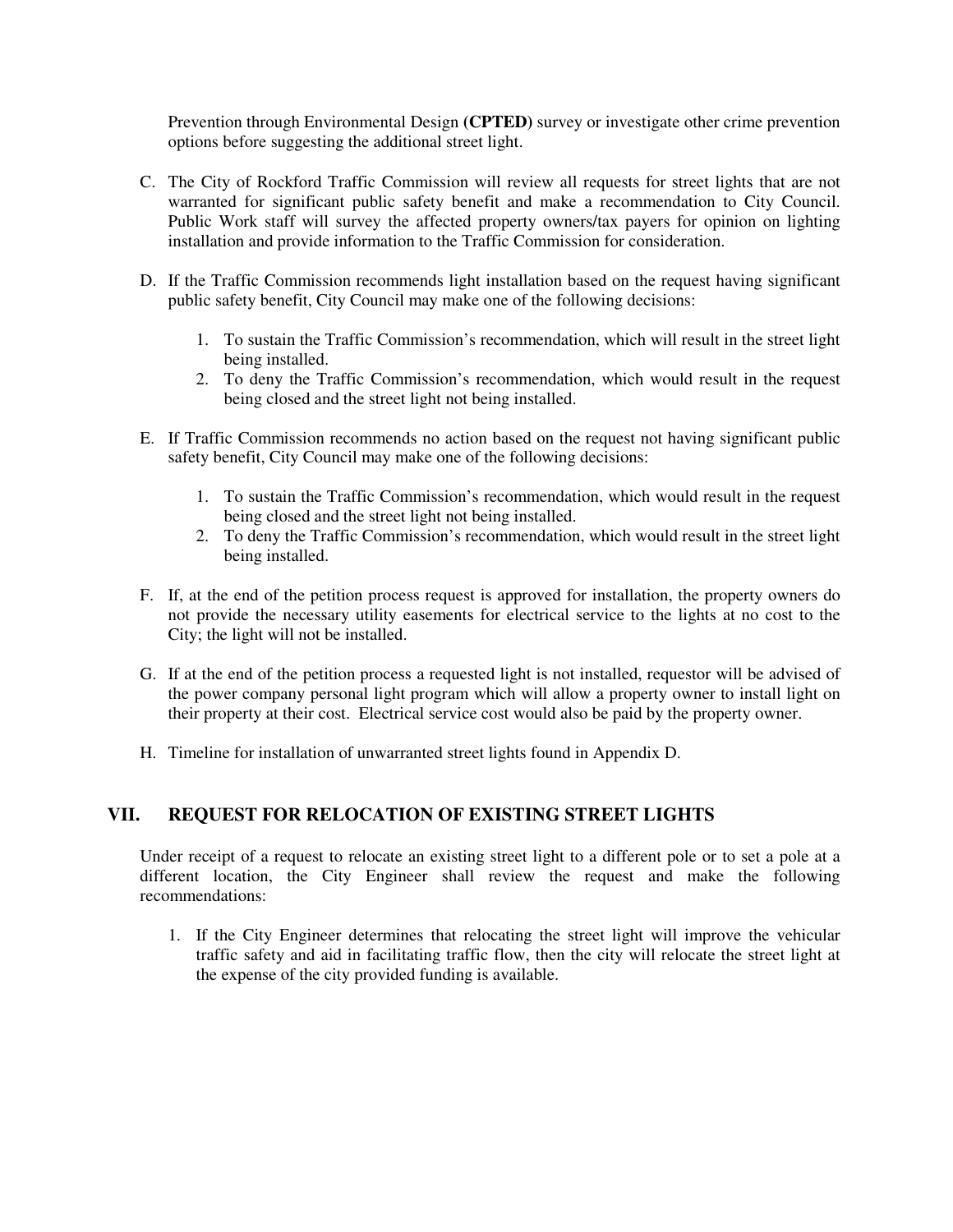- 2. If the City Engineer determines that relocating the street light will NOT improve vehicular traffic safety and relocating the street light primarily for the benefit of the property owners, then the city will relocate the street light subject to:
	- a. 70% of the affected property owners/tax payers petition the Department of Public Works for street lights.
	- b. The property owners provide the necessary utility easements for electrical service to the lights at no cost to the City.
	- c. Property owners pay all the expenses associated with the cost of relocating the street light;

For more information about street lighting, contact the City of Rockford, Engineering Department at 815- 987-5570.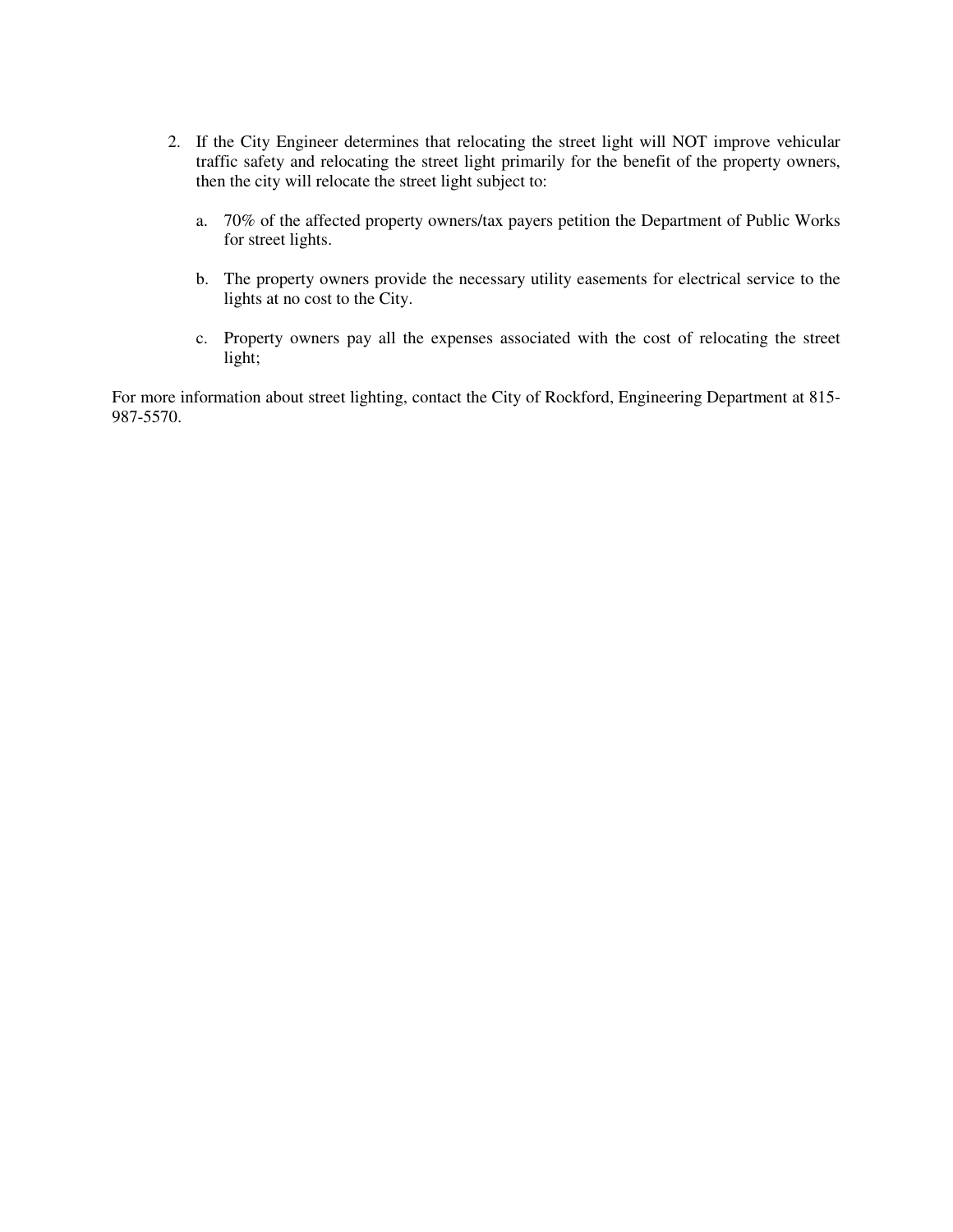## **APPENDIX A STREET LIGHT PETITION FORM**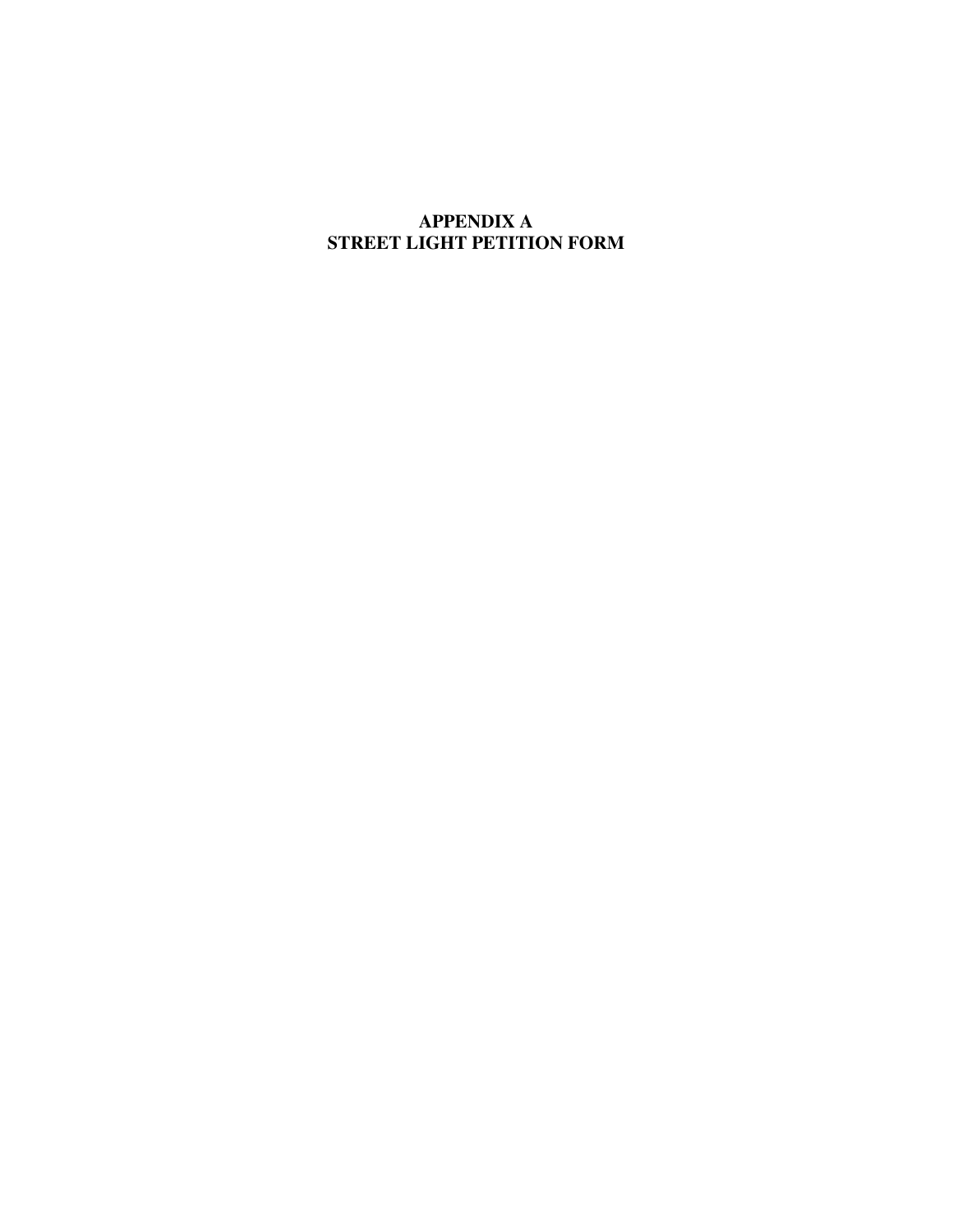

# PETITION FOR NEW STREET LIGHT

| Alderman: |  |
|-----------|--|

We, the undersigned, respectfully request the installation of a street light at the location designated above. We, the undersigned, understand that the City of Rockford will approve or deny this request based on the Street Lighting Policy for the City of Rockford as approved by the City Council. Furthermore, we, the undersigned, understand that we may be requested to grant an easement to Commonwealth Edison Company to allow the installation to proceed.

# Signed:

|    | <b>NAME</b>                                                 | <b>ADDRESS</b> | <b>TELEPHONE</b> |
|----|-------------------------------------------------------------|----------------|------------------|
| 1. |                                                             |                |                  |
| 2. |                                                             |                |                  |
| 3. | <u> 1980 - Januar Amerikaanse konstantinoplering (</u>      |                |                  |
| 4. |                                                             |                |                  |
| 5. | <u> 1980 - Johann Barn, mars and de Brasilian (b. 1980)</u> |                |                  |
| 6. |                                                             |                |                  |
| 7. |                                                             |                |                  |
| 8. |                                                             |                |                  |
| 9. |                                                             |                |                  |
|    |                                                             |                |                  |

*City of Rockford Street Light Petition*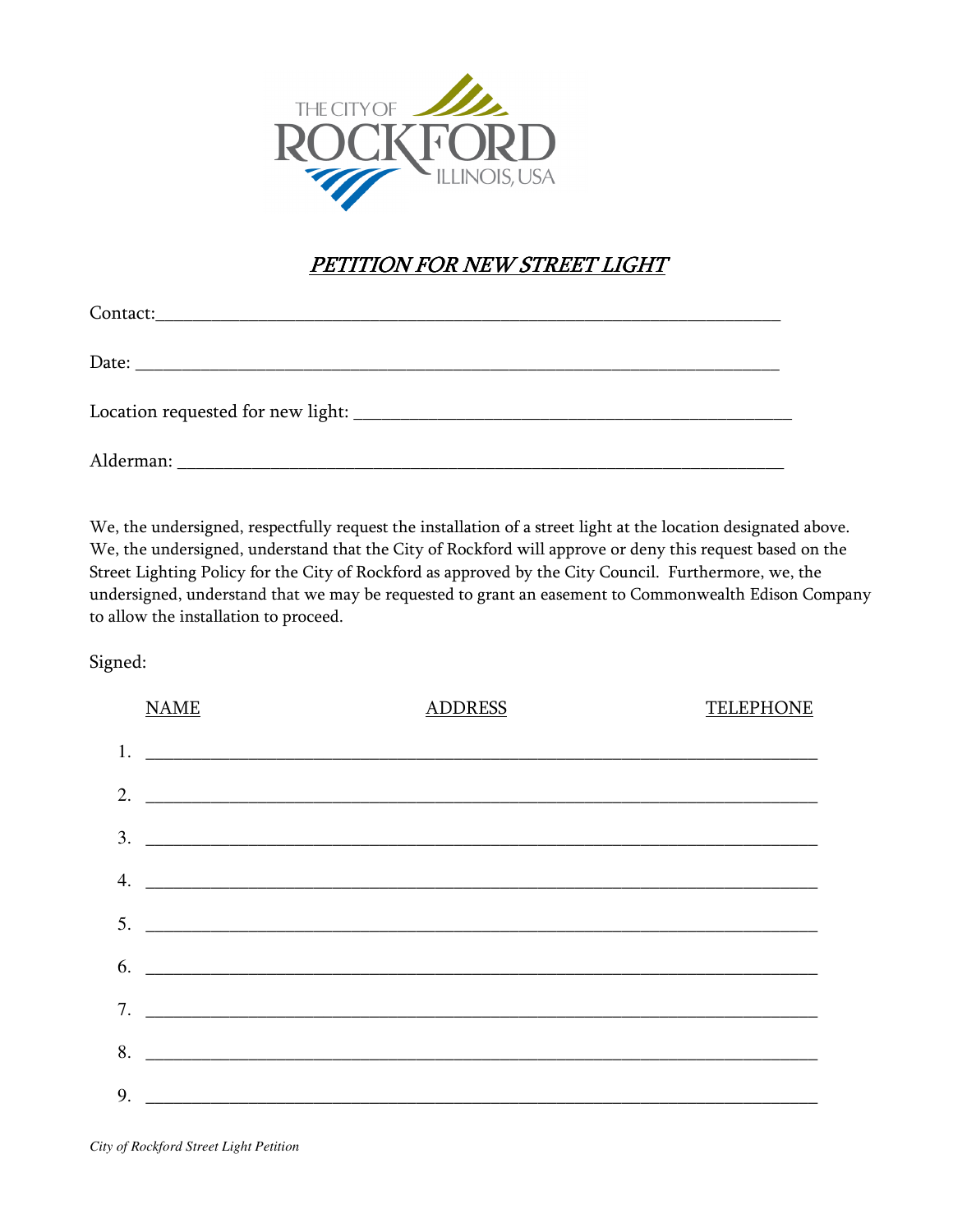| $11.$ $\overline{\phantom{a}}$ |  |  |
|--------------------------------|--|--|
| $12. \_$                       |  |  |
|                                |  |  |
|                                |  |  |
|                                |  |  |
|                                |  |  |
|                                |  |  |
| $18. \_$                       |  |  |
|                                |  |  |
| 20.                            |  |  |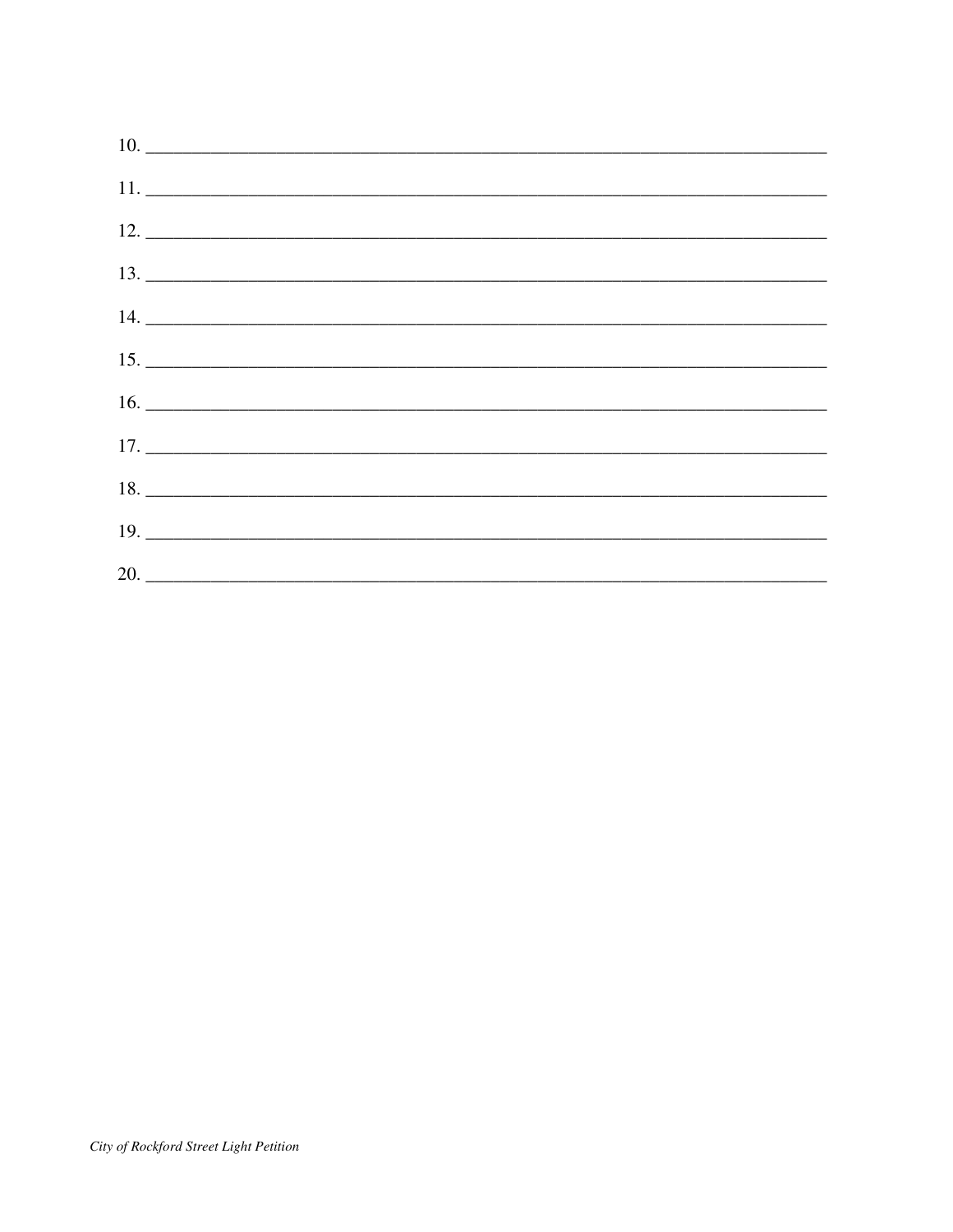#### **APPENDIX B STREET LIGHT PETITION PROCESS**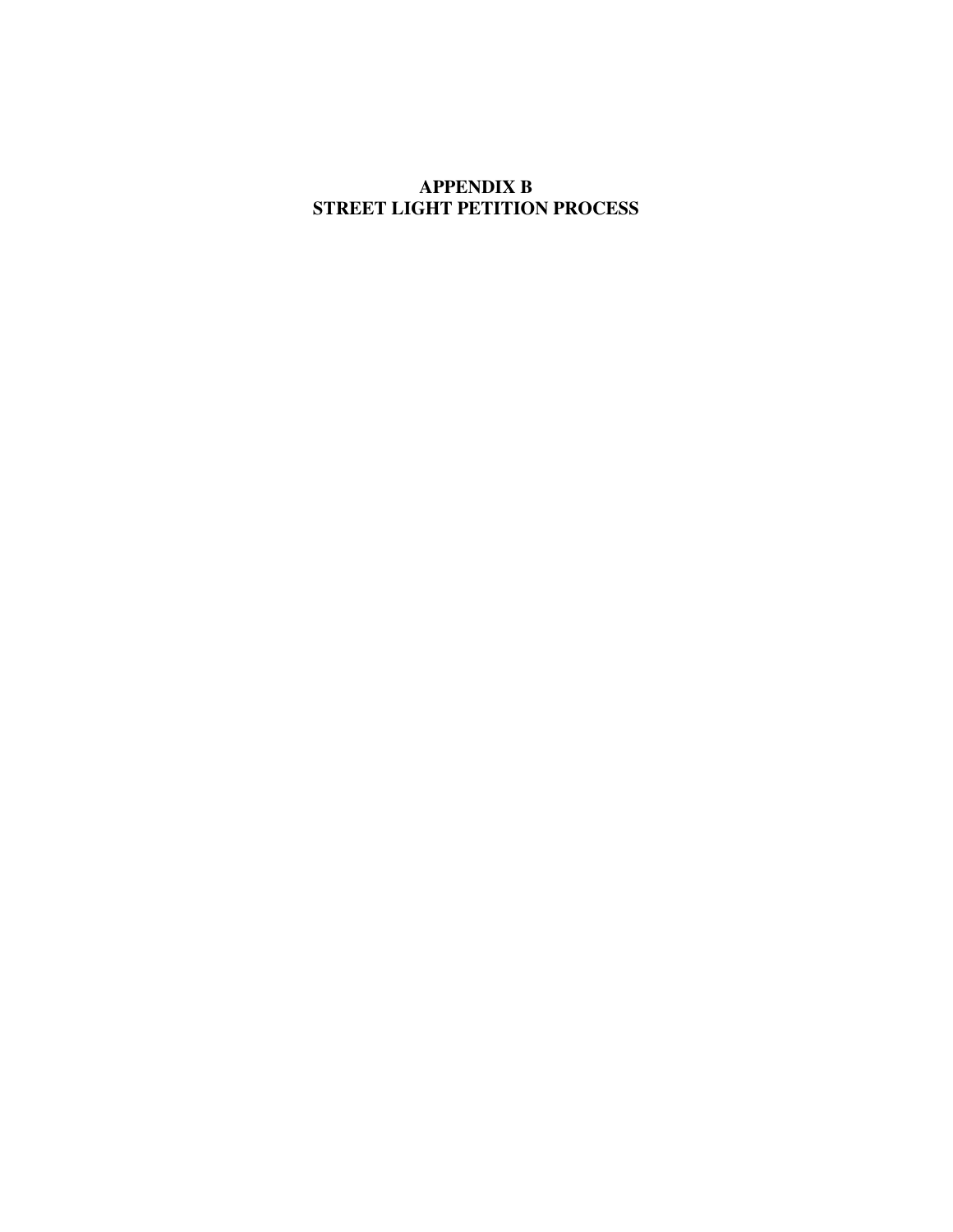#### **SINGLE LIGHT REPLACEMENT**

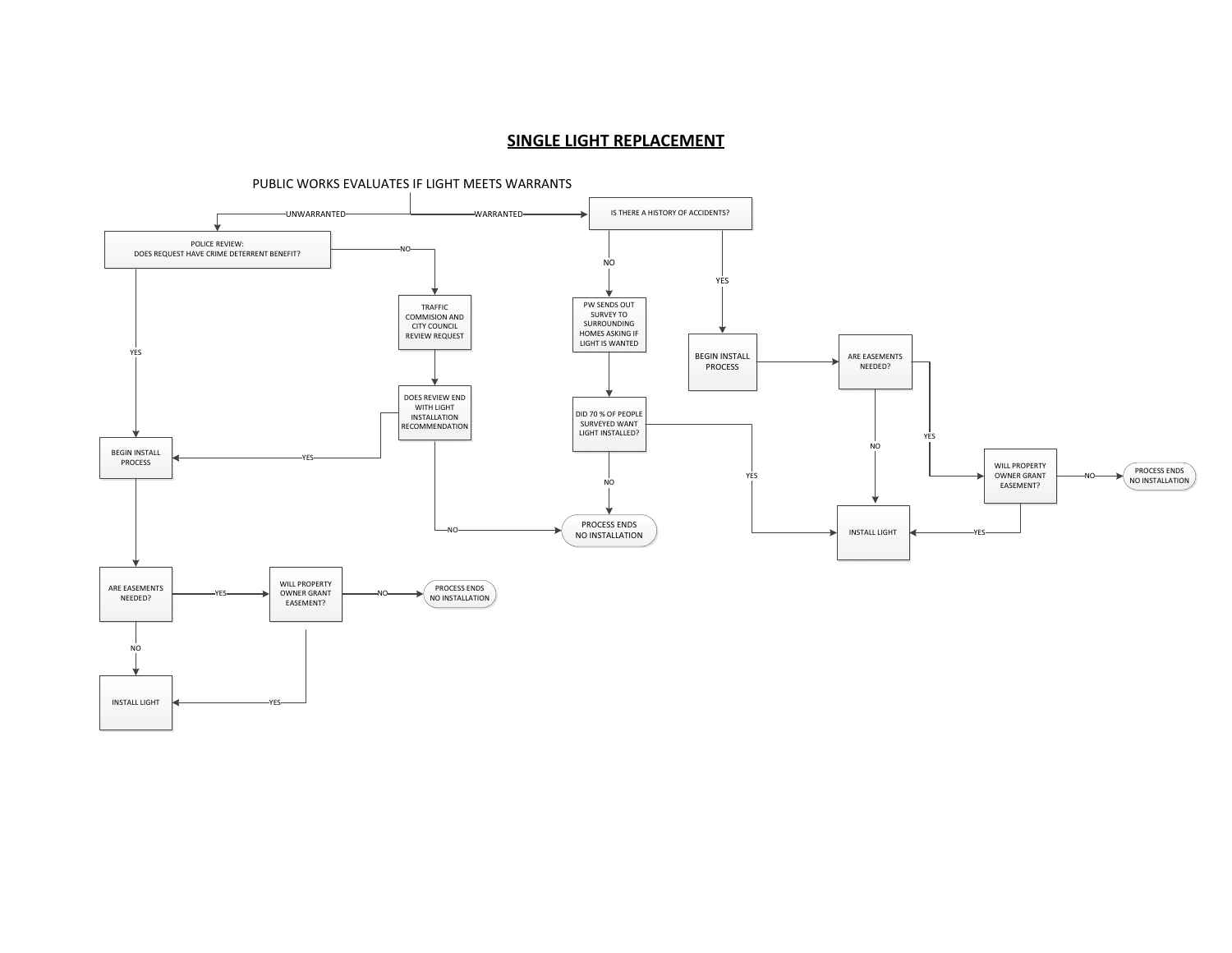# **APPENDIX C TYPICAL TIMELINE FOR WARRANTED STREET LIGHT**

| <b>Step</b>                                                                           | <b>Time</b><br>needed | <b>Number of</b><br>weeks |
|---------------------------------------------------------------------------------------|-----------------------|---------------------------|
| Resident Requests to start process<br>Public Works to investigate warrants            | $0.5$ month           | 2                         |
| Neighborhood Survey Process (city<br>mailing)                                         | 1 <sub>month</sub>    | 4                         |
| Public Works reviews returned<br>mailings- verify signatures and<br>tabulates support | $0.25$ month          |                           |
| Project Approval / Acquire<br>Easements                                               | 1.5 month             | 6                         |
| Contractor Selection/ComEd                                                            | 1.5 month             | 6                         |
| Begin Installtion                                                                     |                       |                           |
| Total                                                                                 | 5 months              | 19                        |